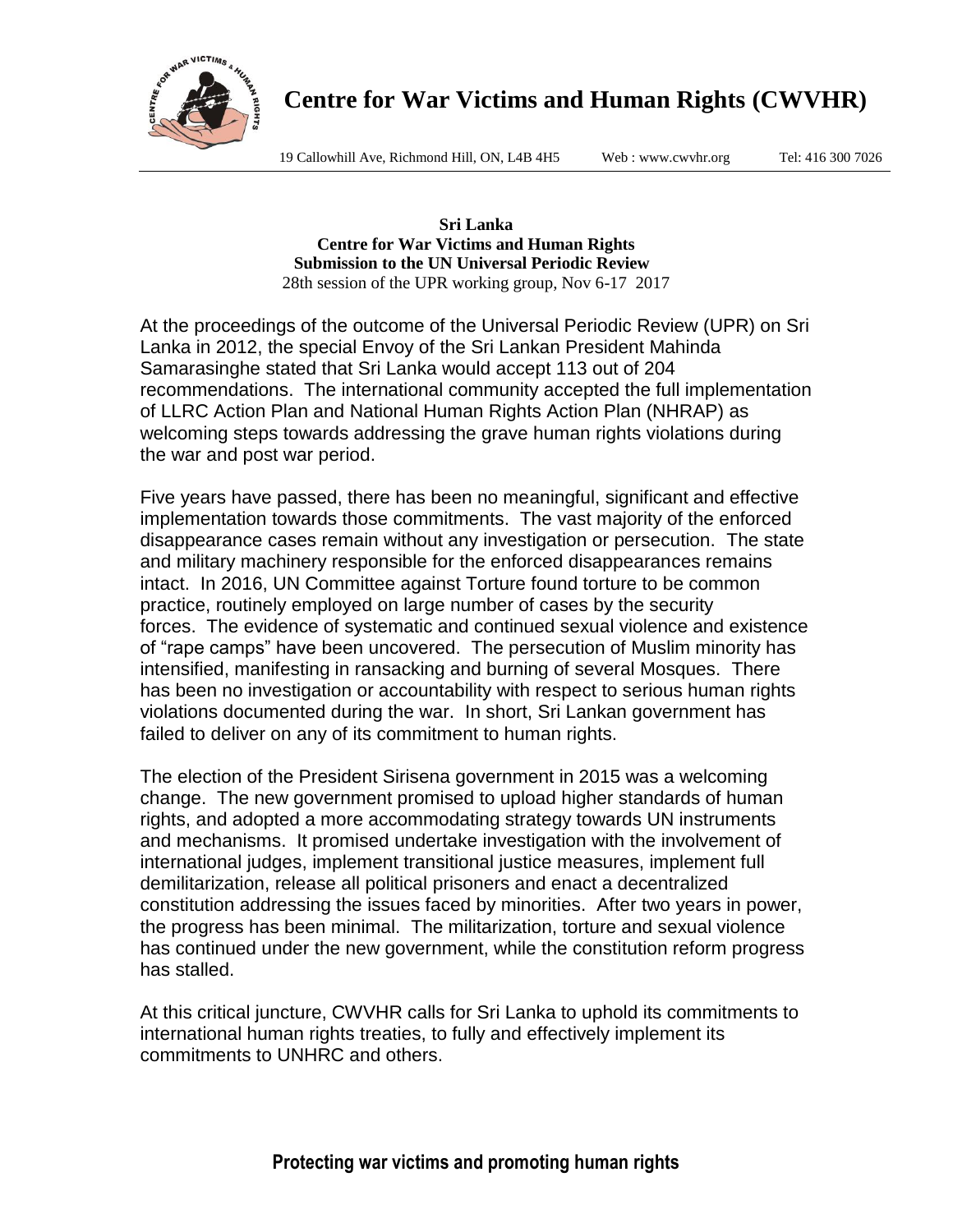

19 Callowhill Ave, Richmond Hill, ON, L4B 4H5 Web : www.cwvhr.org Tel: 416 300 7026

# Enforced Disappearances

Enforced disappearances is a long term, ingrained, grave human rights issue in Sri Lanka. Sri Lanka has the second highest number of enforced disappearances in the world. The enforced disappearances have continued well after war ended in 2009.

Sri Lanka committed to setting up Office of Missing Persons in its various commitments to UPR, UNHRC and UN resolutions.**[Ref 32/1]** It committed to holding meaningful consultations with the affected families, expediently investigate and resolving the missing persons cases, and holding to account those responsible and compensating the victims. CWVHR welcomes Sri Lanka ratifying the *International Convention* for the Protection of All persons from *Enforced Disappearance* and setting up the Office of Missing Persons. Various human rights organizations including Human Rights Watch noted lack of consultations in setting up the Office of Missing Persons.[1]

Office of Missing Persons is supposed to help with tracing of missing persons, protect the rights of the victims and their families, submit recommendations to authorities to take measures on missing persons, inform the affected families about relief channels and collate data related to missing persons obtained by various government institutions into a centralized database. However it has failed to advance these objectives. It has failed to investigate thousands of cases it received where people were taken by the security forces at the presence of witnesses during the last phase of the war. It has failed to undertake criminal investigations into complaints and to identify the whereabouts or fate of the victims, failed to protect witnesses and affected families, and failed to prosecute those against whom there was evidence of wrongdoing. The state and military machinery responsible for the enforced disappearances remains intact.[2] For instance, Sri Lanka has yet to criminalize Enforced Disappearances under the Sri Lankan Penal Code or revoke the draconian Prevention of Terrorism Act (PTA).

#### Recommendations

- 1. CWVHR calls for Sri Lanka to acknowledge the victims of enforced disappearances and make the status and information about the investigation accessible to the affected families.
- 2. Strengthen the victim and witness protection so that more affected families are able to report their grievances without fear of reprisals.
- 3. Develop effective mechanisms to investigate named entities responsible for enforced disappearances and bring them to justice.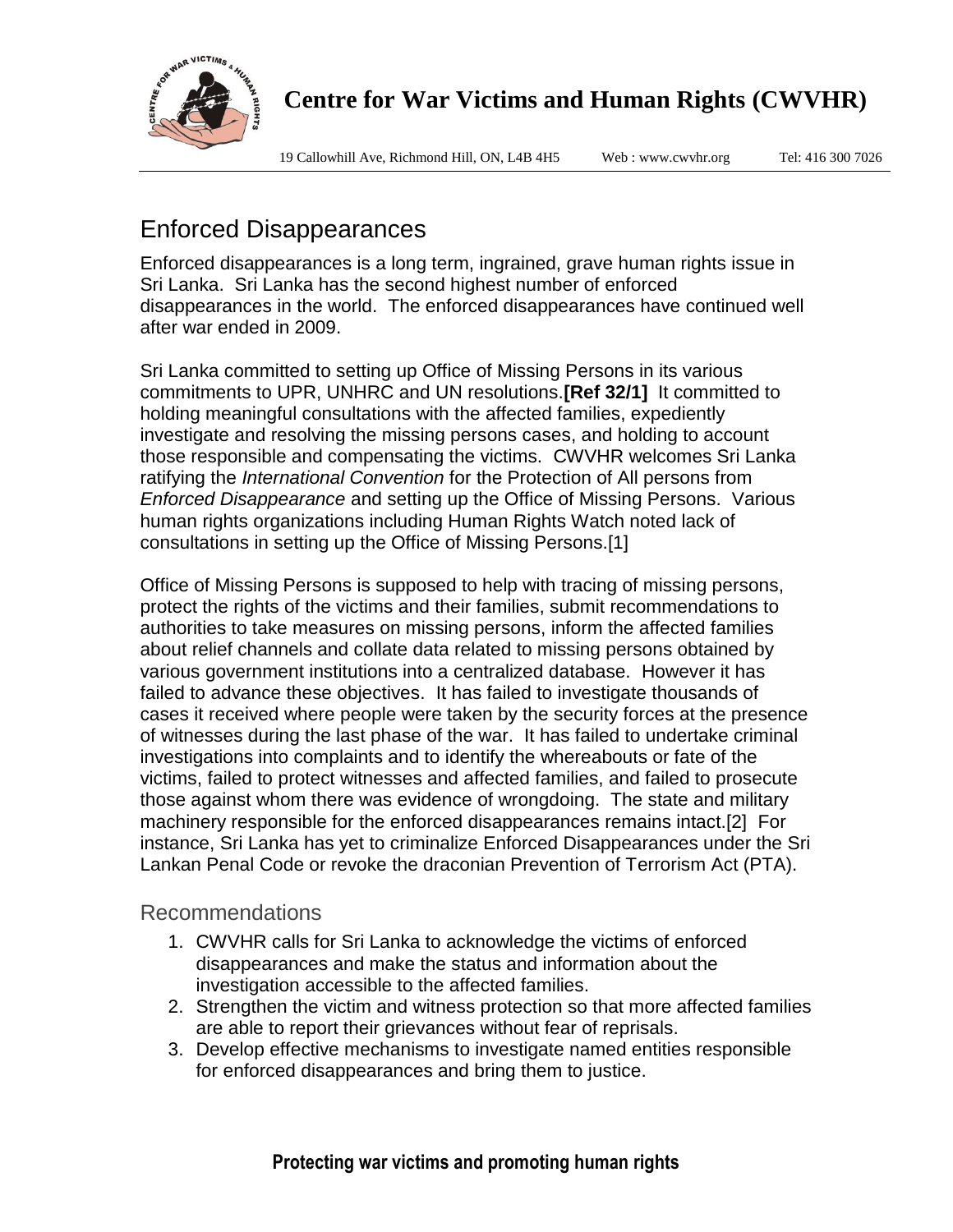

19 Callowhill Ave, Richmond Hill, ON, L4B 4H5 Web : www.cwvhr.org Tel: 416 300 7026

4. Provide full compensation and support to affected families without any delay.

# Deepening Militarization

Sri Lanka committed to complete demilitarization in its LLRC Action Plan, National Human Rights Action Plan (NHRAP) and via various UPR and HRC resolutions. However, actions taken by Sri Lanka is increasing the militarization, military interference and extreme surveillance.

According to Center for Policy Alternatives (CPA), as of April 2016, Sri Lankan military occupied more than 51.60 km2 of civilian land in Northern Sri Lanka alone.[3] Other estimations such as by the British Tamil Forum put this number much higher. CPA research showed that most people were not even officially informed of why their land was taken.

Military occupations have been flashing points between military and local populations. For example, military continues to occupy Keppapilavu and Puthukkudiyiruppu villages despite sustained non-violent protests by the local people and civic society organizations. Another example is Mu'l'likku'lam. Around 276 families from Mu'l'likku'lam have been uprooted and languishing in the outskirts for almost five years without basic facilities. In 2009, SL Navy has transformed Mu'l'lik-ku'lam into the Command Headquarters of its so-called "North Western Naval Area". This area contains 7 agricultural tanks, churches, schools, a fisheries jetty, a playground and a multipurpose cooperative building. There are 284 houses, where majority are stone houses. These houses are being occupied by the Naval Officers now. This is the situation prevails in most of the places where army occupied towns and villages.

Sri Lankan military continues to conduct extra judicial killings and activities. There are allegations by the Northern Provincial Council that the military used poison to slowly kill more than a hundred former militants.[4] As all people have come into contact with military at some point, people live under state of fear and suspicion that they could have been targeted.

Military is heavily involved in commercial activities including running of welfare centers, shops, tourist resorts, and manufacturing companies.[5] From commercial activities to land occupation to extreme surveillance and extra judicial killings the role of military in the North and East has been totalitarian. The immediate impact of militarization in North and East in terms of loss of homes, livelihood, torture, sexual violence is well known and documented. The long term collective psycho social impact on the Tamil population as a whole is also of

#### **Protecting war victims and promoting human rights**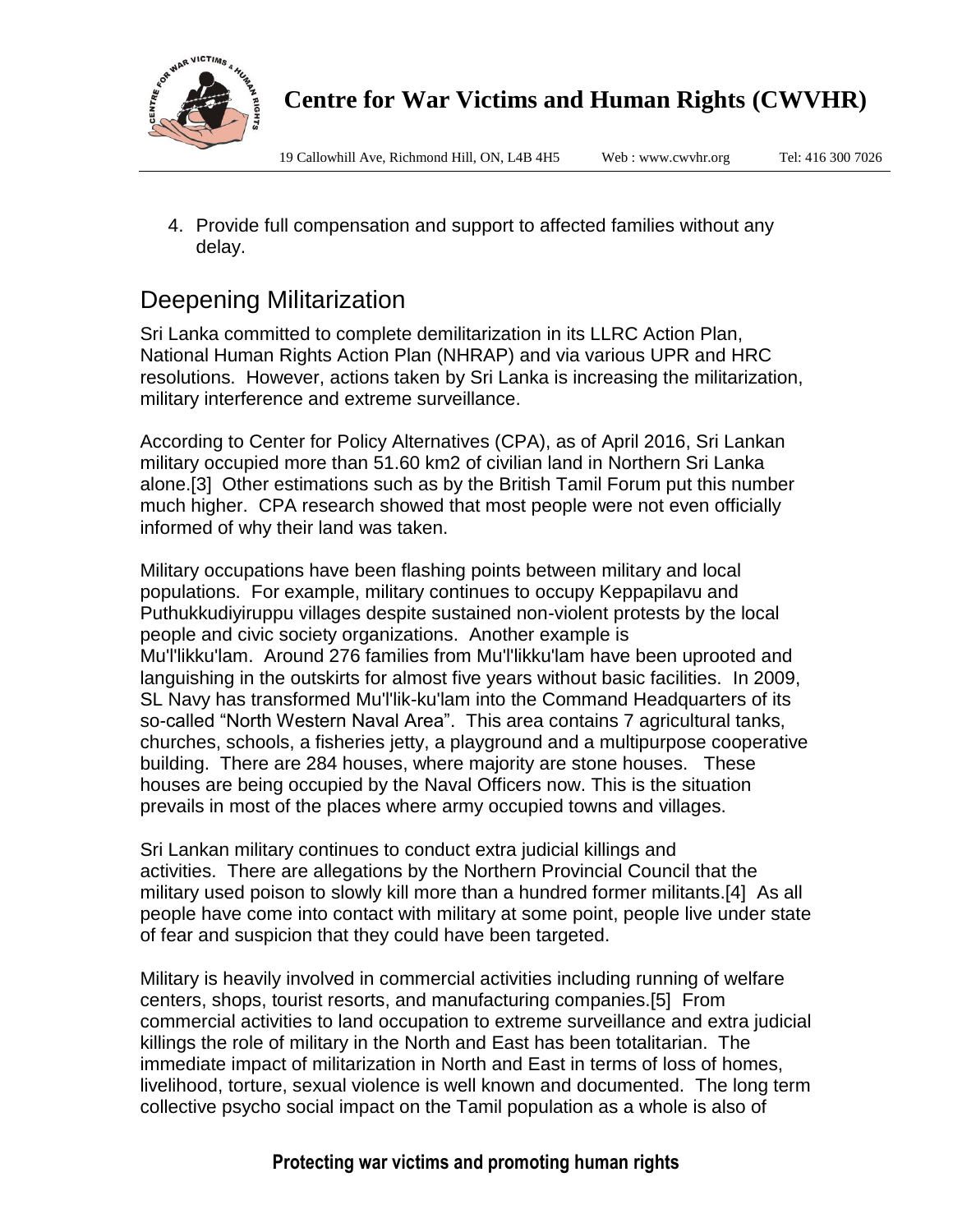

19 Callowhill Ave, Richmond Hill, ON, L4B 4H5 Web : www.cwvhr.org Tel: 416 300 7026

deep concern. Moreover, pervasive militarization throughout the island nation's historically Tamil areas undermines any legitimate transitional justice agenda and the most basic precepts of a fully functioning democracy.

#### Recommendations

- 1. CWVHR calls for the Sri Lankan government to respect its commitments to completely demilitarize North and East and throughout Sri Lanka.
- 2. Stop the Sri Lankan military from engaging in any commercial or civil governance related activities.
- 3. Conduct an international investigation into potential war crimes and crimes against humanity conducted by the military and bring those responsible to justice.
- 4. Set-up a strong civilian oversight mechanism that includes elected and civic members from the affected communities to prevent human rights violations by the military.

#### **Torture**

In 2016, the UN Committee Against Torture found torture to be common practice, routinely employed on large number of cases by Criminal Investigation Department (CID) police and military agencies.[6] According to International Truth and Justice Project, torture methods included beatings, suffocation, sleep deprivation, asphyxiation, and rape of men and women. This is four years after Sri Lanka said to have addressed torture in its 2012 UPR state report via National Human Rights Action Plan (NHRAP) and almost two year after President Sirisena taking power in 2015. The OHCHR Investigation on Sri Lanka (OISL) listed 48 torture sites, and recent reports by International Truth and Justice Project, Freedom from Torture and other organizations show the continued existence and use of such torture sites.

Sri Lankan government has defended, denied or diverted from the issue of torture. For instance, National Human Rights Commission said it has received 3,404 complaints about torture. While Sri Lankan delegation reported only 150 incidents to the UN Committee Against Torture.[7] Despite Sri Lankan governments orchestrated cover-up, the continued existing and torture in Sri Lanka is undeniable.

UN Committee against Torture findings reinforce deepening concern among human rights activists that President Sirisena and Prime Minister Ranil Wickremesinghe are backpedaling on the promised institutional cleanup for fear of antagonizing the country's powerful security services. Many concerns were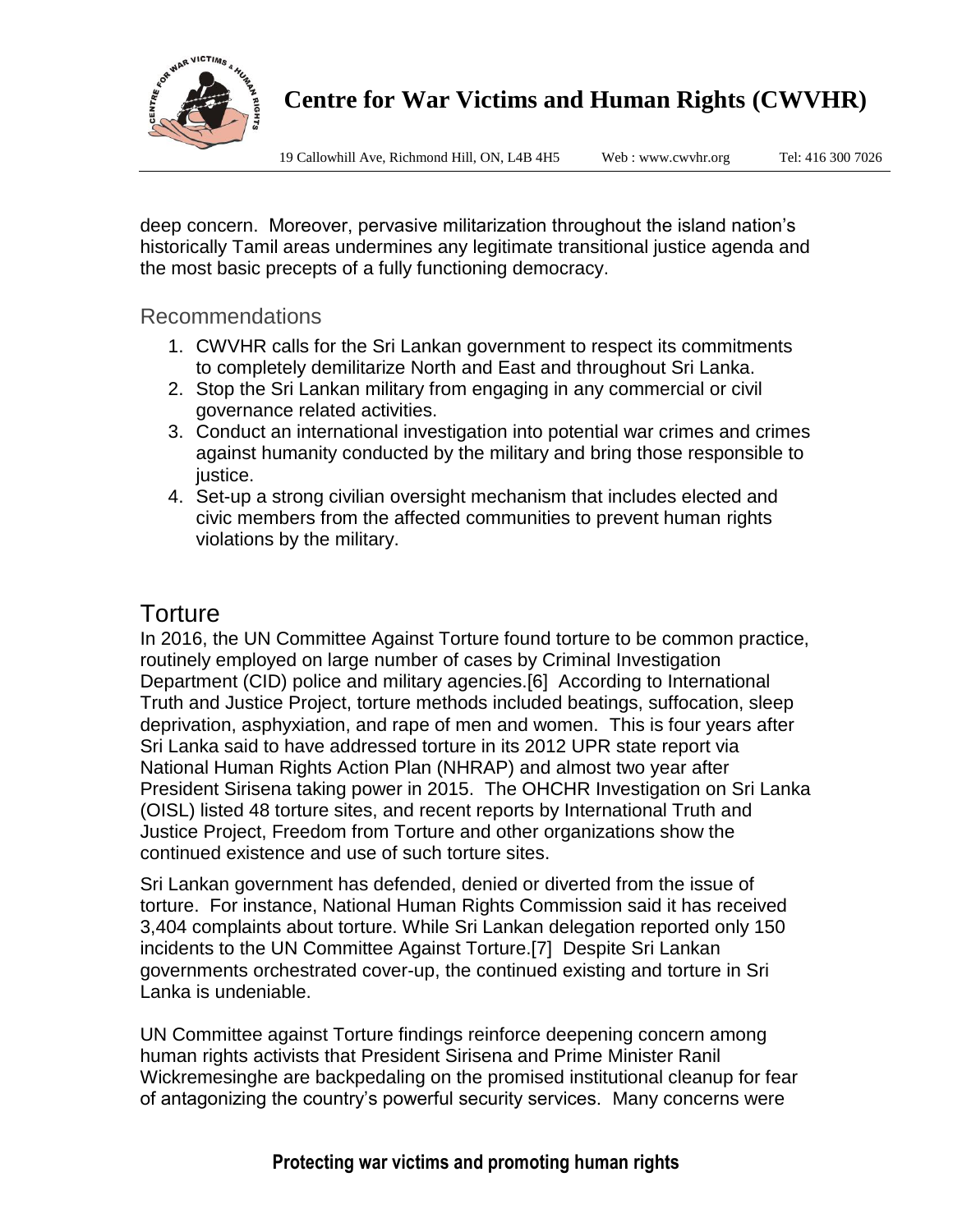

19 Callowhill Ave, Richmond Hill, ON, L4B 4H5 Web : www.cwvhr.org Tel: 416 300 7026

underscored, by the alarming presence of Sri Lanka's national intelligence chief, Sisira Mendis, in the delegation sent to meet the UN committee. Mr. Mendis had served as deputy inspector general of the Criminal Investigations Department for a period of 15 months up to June 2009. He was the person with command responsibility over the most notorious center for abuse in the country just at the end of the civil war.

Sri Lanka is a signatory to the UN Convention against Torture since 1994. Despite the commitments made by Sri Lanka to the international community in 2012 and in 2015, Sri Lanka has failed to effectively eradicate torture.

Recommendations

- 1. CWVHR calls for Sri Lanka to acknowledge and investigate the torture sites and complains received the National Human Rights Commission to full extent and bring those responsible to justice.
- 2. Provide effective and comprehensive victim and witness protection.
- 3. Provide compensation and medical, mental and community support for the victims.
- 4. Create a civilian oversight mechanism in accordance with international standards and with investigative powers to prevent torture, especially with respect to people under custody by the CID, police and military agencies.

## Sexual Violence

Sexual violence was used as a weapon of war, as a torture technique and as a "spoil of war" by the Sri Lankan military and police forces. Rape is committed against Tamil women in army and navy camps, police stations, camps for the internally-displaced persons, interrogation centers and in Tamil homes.[8]

UN Panel of Expert and human rights lawyer Yasmin Sooka has documented the use of sexual violence in Sri Lanka after the war in her March 2014 report: "An Unfinished War: Torture and Sexual Violence in Sri Lanka, 2009 - 2014". It documents 40 sworn statements from witnesses and noted that all victims were sexually assaulted and most were raped violently.[9] A report by the International Truth and Justice Project (ITJP) published on Feb 2017 details "Sri Lanka military holding women as sex slaves in rape camps".[Cite10] It notes at least four such rape camps located in Vavuniya, near Puttalam, Colombo and outside Colombo. This evidence has been submitted by ITJP to UN Committee on the Elimination of Discrimination against Women (CEDAW). Despite these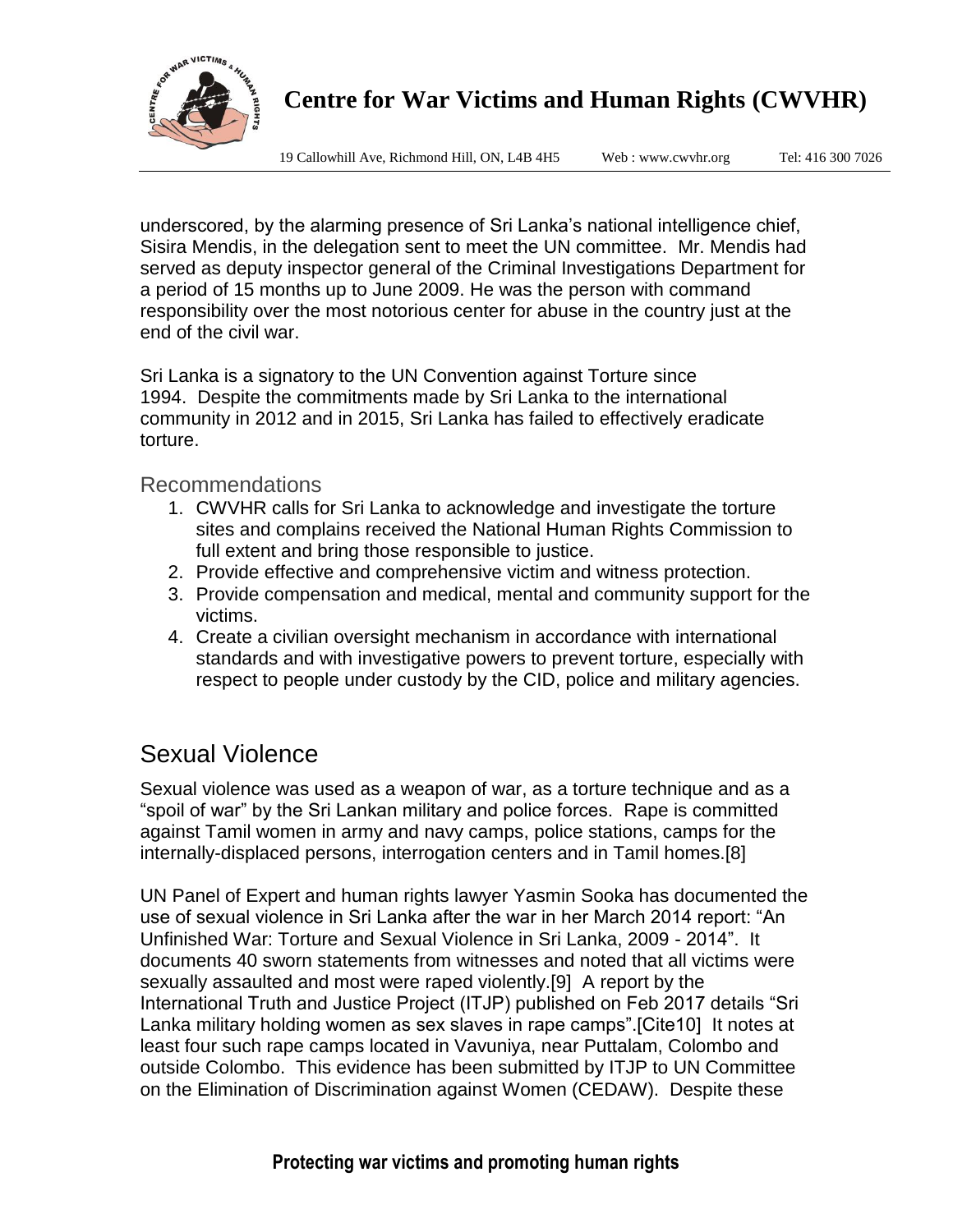

19 Callowhill Ave, Richmond Hill, ON, L4B 4H5 Web : www.cwvhr.org Tel: 416 300 7026

overwhelming evidence, Sri Lanka denies any systematic sexual violence by security forces and only notes of 12 incidents from Jan 2007 to May 2009 and 6 incidents from May 2009 to May 2012 implicating 17 personnel in total.[10]

Sexual violence, gender based violence, and domestic violence are systemic issues beyond and including war affected areas. By account of former state minister for women's and children's affairs Rosy Senenayake only a fraction of perpetrators are remanded and among them only a fraction get punished. She cited of the 300,000 rape cases, only 600 perpetrators are remanded and only 2% or 12 get punished.[11]

Recommendations

- 1. CWVHR calls for Sri Lanka to acknowledge the systematic nature of sexual violence and investigate the cases and evidence reported by ITJP, Yasmin Sooka and others.
- 2. Bring perpetrators to account and publically identify sexual criminals. This is needed for deterrence and for prevention.
- 3. As sexual crimes are often unreported due to associated cultural stigma, provide additional psychological, economical and community support to the victims to help them report and heal.

#### Impunity

Sri Lanka accepted findings by UN agencies that possible war crimes and crimes against humanity could have been committed during the war against the LTTE by both sides. It pledged to set-up investigative and transitional justice mechanisms with the participation and input from international experts and justices. However, Sri Lanka has failed to bring a single individual to justice.

There are credible evidence that Sri Lankan military systematically targeted hospitals in the Tamil dominated Vanni region and executed hundreds of surrendered LTTE cadres and civilians, including the Catholic priest Rev. Francis Joseph. To date, there have been no investigations about the targeted hospital bombings or killing of the surrendered.

CWVHR along with various other human rights organizations have presented witness and victim accounts and material evidence about use of chemical weapons against civilians by the Sri Lankan military. Again, there has been no efforts by the Sri Lanka to investigate these issues.

Recommendations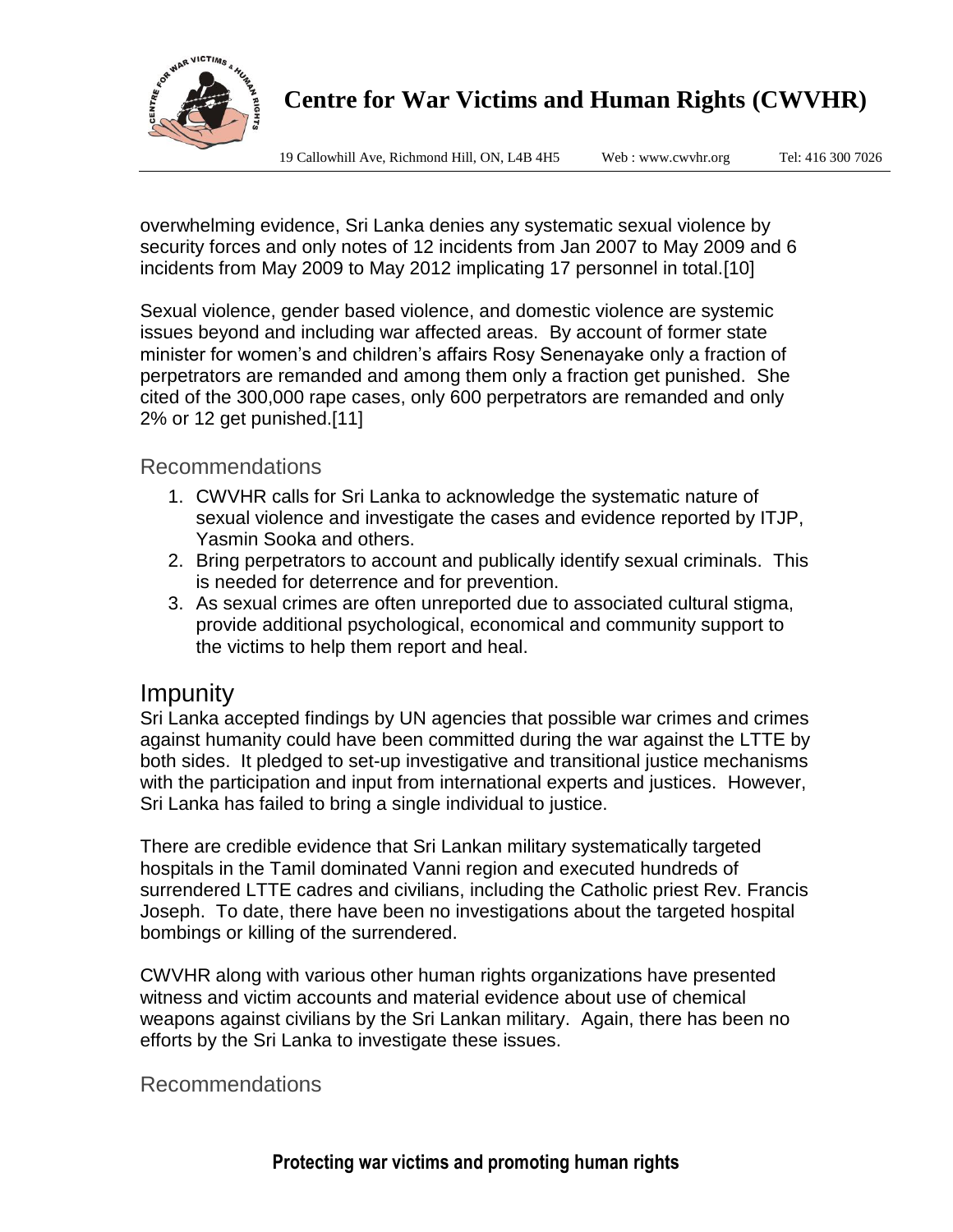

19 Callowhill Ave, Richmond Hill, ON, L4B 4H5 Web : www.cwvhr.org Tel: 416 300 7026

- 1. Sri Lanka must fully implement the special court with foreign judges to independently investigate the possible war crimes and crimes against humanity committed by both sides of the conflict during and after the war.
- 2. Sri Lanka must fully implement the transitional justice mechanisms including criminal prosecutions and truth and reconciliation commission.

# Lack of Due Process, Rule of Law and Justice

Unconstitutional replacement of Chief Justice by the president[12], long languish of political prisoners without charge or trial, extrajudicial killing of journalists, arbitrary and lack of persecution of politicians on corruption cases are just few examples Sri Lanka's failure to uphold due process, rule of law and justice.

The President Sirisena government committed to addressing the political prisoner issue. Yet very few have been released.[13] There is lack of transparency with respect to how many are being held, where or for what reasons. The special courts set up to hear these cases in Anuradhapura (2012) and Colombo (2015). Yet, no cases have been taken so far for hearing. Only dates are given every time for further hearing.

As political prisoners are being held indefinitely, some such as Pushpakumar and Saman Sugivan are accepting charges even when they did not commit that crime in the hope that the sentence they would receive would be shorter than their indefinite detention.

Recommendations

- 1. Implement the commitment to release "all political prisoners forthwith and to act directly without intermediaries."
- 2. Improve the independence of judiciary by removing political appointments and interference to judiciary.

# Freedom of Press

Sri Lanka ranks at the bottom of the World Press Freedom Index (141/180). The President Sirisena government has improved the environment for press notably. However, many killing and disappearances of journalists remains unresolved. Some prime examples such cases are the killings of Shoba (killed on May 18 or 19, 2009, in Mullivaikkal, Sri Lanka), Puniyamoorthy Sathiyamoorthy(Killed on February 12, 2009, in Mullaitheevu district, Sri Lanka), Lasantha Wickramatunga (killed on January 8, 2009, in an area outside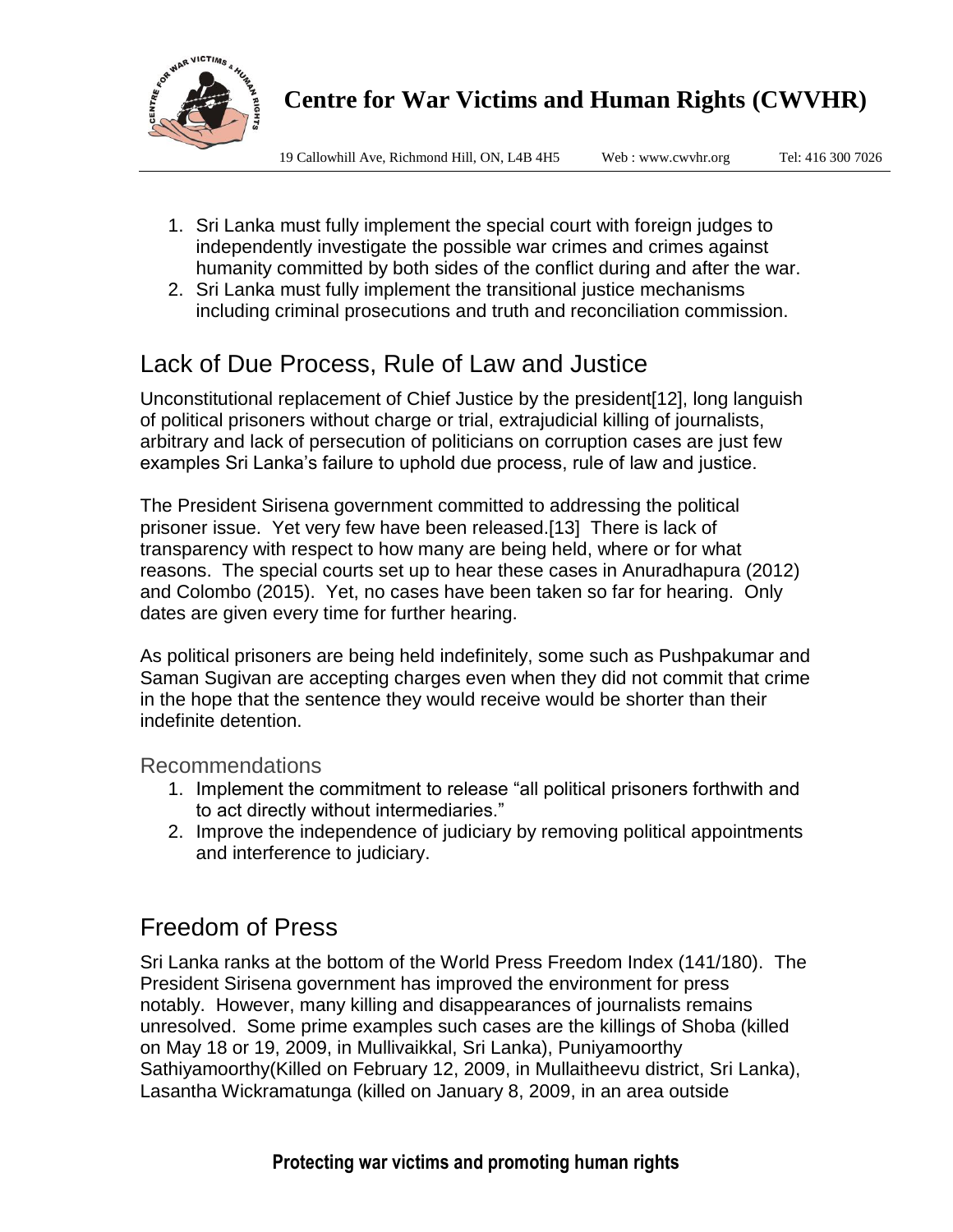

19 Callowhill Ave, Richmond Hill, ON, L4B 4H5 Web : www.cwvhr.org Tel: 416 300 7026

Colombo, Sri Lanka), Rashmi Mohamed (killed on October 6, 2008, in Anuradhapura, Sri Lanka), Paranirupasingham Devakumar (killed on May 28, 2008, in Jaffna, Sri Lanka) and the disappearance of cartoonist Prageeth Eknelygoda (since January 2010). Sri Lanka ranks as one of the worst nations in the world in combating anti-press violence.

Recommendations

- 1. Bring perpetrators of violence against journalist to justice and end the culture of impunity.
- 2. Guarantee safety and freedom for exiled journalist to return.
- 3. Stop extreme online surveillance of media and citizen activity.

#### References

[1] Sri Lanka: Consultations Lacking on Missing Persons Office. (2016, May 26). Retrieved March 29, 2017, from [https://www.hrw.org/news/2016/05/27/sri-lanka](https://www.hrw.org/news/2016/05/27/sri-lanka-consultations-lacking-missing-persons-office)[consultations-lacking-missing-persons-office](https://www.hrw.org/news/2016/05/27/sri-lanka-consultations-lacking-missing-persons-office)

[2] Enforced Disappearance of Persons in Sri Lanka: Legacy and Ongoing Challenges – M.C.M. Iqbal. (May 05, 2016). Retrieved March 29, 2017, from [http://srilankabrief.org/2016/05/enforced-disappearance-of-persons-in-sri-lanka](http://srilankabrief.org/2016/05/enforced-disappearance-of-persons-in-sri-lanka-legacy-and-ongoing-challenges-m-c-m-iqbal/)[legacy-and-ongoing-challenges-m-c-m-iqbal/](http://srilankabrief.org/2016/05/enforced-disappearance-of-persons-in-sri-lanka-legacy-and-ongoing-challenges-m-c-m-iqbal/)

[3] Bhavani Fonseka. (March 2016). Retrieved March 29, 2017, from [https://www.cpalanka.org/wp-content/uploads/2016/03/Land-Occupation-in-the-](https://www.cpalanka.org/wp-content/uploads/2016/03/Land-Occupation-in-the-Northern-Province..pdf)[Northern-Province..pdf](https://www.cpalanka.org/wp-content/uploads/2016/03/Land-Occupation-in-the-Northern-Province..pdf)

[4] 104 LTTE cadres poisoned to death at Sri Lanka rehab centres'.(August 18, 2016) Retrieved March 29, 2017, from

[http://www.thehindu.com/news/international/%E2%80%98104-LTTE-cadres](http://www.thehindu.com/news/international/%E2%80%98104-LTTE-cadres-poisoned-to-death-at-Sri-Lanka-rehab-centres%E2%80%99/article14576150.ece)[poisoned-to-death-at-Sri-Lanka-rehab-centres%E2%80%99/article14576150.ece](http://www.thehindu.com/news/international/%E2%80%98104-LTTE-cadres-poisoned-to-death-at-Sri-Lanka-rehab-centres%E2%80%99/article14576150.ece)

[5] Society for Threatened Peoples, Switzerland. (October 2016). Retrieved March 29, 2017, from

[https://assets.gfbv.ch/downloads/bericht\\_jaffnafinal\\_low.pdf](https://assets.gfbv.ch/downloads/bericht_jaffnafinal_low.pdf)

[6] SRI LANKA: UNCAT Committee recommends the Government appoint independent investigating body to inquire into torture